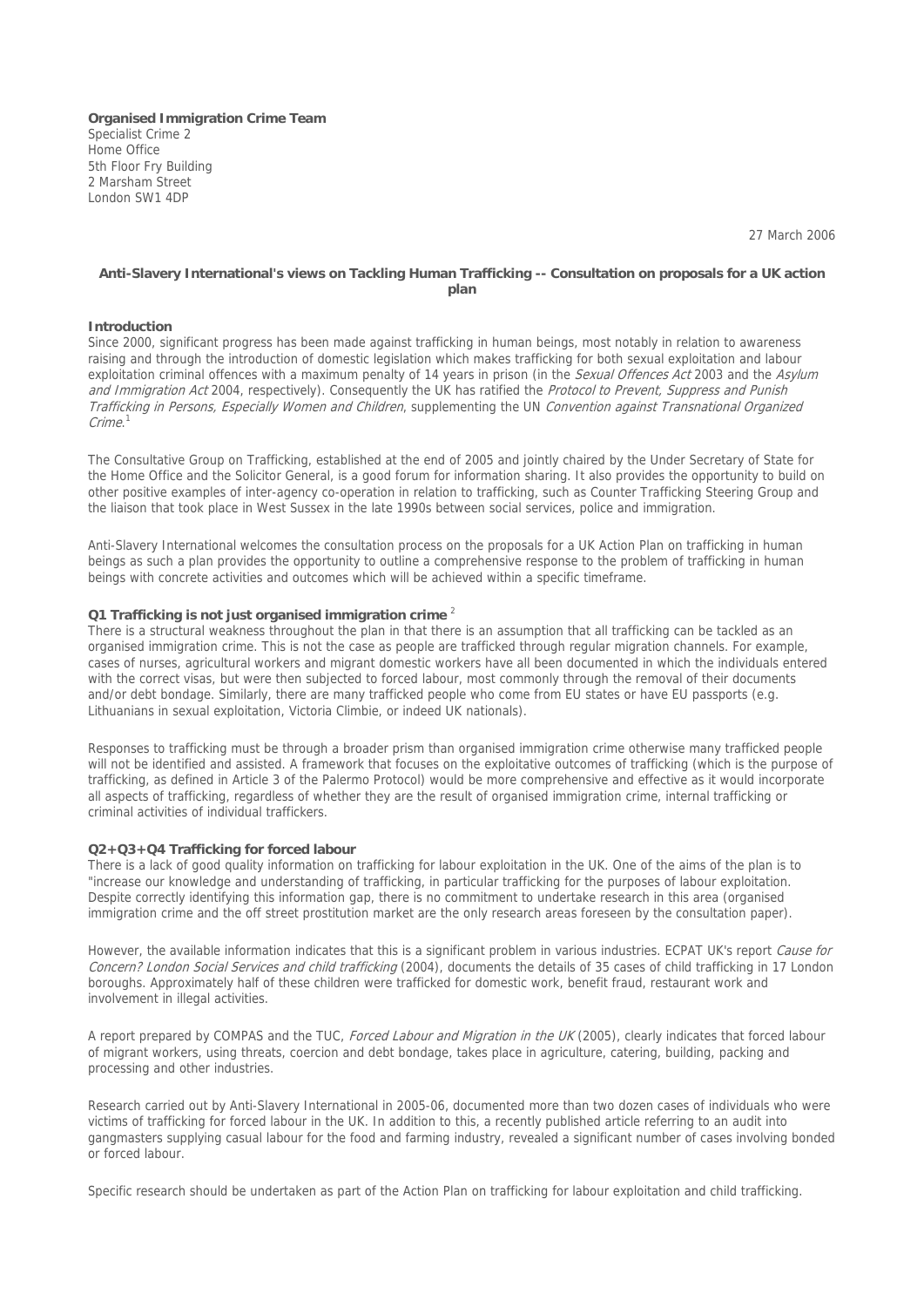There also appears to be much less engagement on trafficking for labour exploitation than there is on trafficking for sexual exploitation, particularly in terms of awareness and media coverage of the problem. While both trafficking offences came into force in 2004, there have been 14 successful convictions for trafficking for sexual exploitation, but no cases have been brought in relation to trafficking for labour exploitation.

The very limited knowledge about the scope of trafficking reflects the lack of co-ordinated national data collection. There is a need for centralised and systematic data collection and analysis that would ensure the collection of information from all relevant actors working in the area of people trafficking and the exploitation of migrant workers. This is the practice in many other EU countries and the annual report of the Dutch National Rapporteur on Trafficking in Human Beings would be a good model for the UK to adopt.<sup>3</sup>

**Q5 Prevention needs to be carried out at several levels, embedded in a comprehensive co-operative framework**  Information provision and awareness raising are important short-term and primary prevention methods, particularly in the countries of origin of (potential) trafficked people.

Secondary and tertiary levels of prevention are especially relevant for the destination countries from a medium and long-term perspective. Such prevention measures need to include a referral mechanism that provides support and assistance measures and helps to prevent re-trafficking. It is also essential that awareness raising initiatives are accompanied by programmes that provide information on regular migration opportunities and what migrant workers' rights and responsibilities are when they are in the UK. Information cards with basic information and numbers for assistance could be distributed to potential migrants. Programmes which offer greater protection of migrants' rights and more opportunities for regular migration could reduce the likelihood of people resorting to traffickers.

Prevention measures which only focus on publicising prosecutions of traffickers and highlighting the risks of trafficking are not likely to have a significant impact as there will always be people who know and understand the risks, but are willing to take a chance or feel they have no alternative.

Prevention of trafficking must not be confused with measures to combat smuggling and illegal immigration in general. The consultation paper highlights projects to prevent trafficking through awareness raising initiatives in Bangladesh, India, Afghanistan, Nepal and Pakistan (page nine). This is worrying given the fact that these countries are not considered to be the major source countries for trafficking to the UK at present. On the other hand, there is no mention of African countries as countries of origin despite the fact there have been a number of cases of trafficking of women from countries such as Nigeria and Cameroon as well as child trafficking. There are also allegations that Africans have been trafficked for labour exploitation.

Providing alternatives to individuals, including in country of origin, should be a key part of any programme to prevent trafficking. There should be specific policies to encourage the regular migration of unskilled labour and the new points based immigration scheme should be reviewed specifically to assess its possible impact on trafficking, particularly measures which could increase the vulnerability of would-be migrants.

Migrant workers should be entitled to the protections outlined in the 1990 United Nations Convention on the Protection of the Rights of All Migrant workers and their Families and should be informed of their rights and how to access support in the country of destination. These are key issues with respect to prevention of trafficking for labour exploitation.

# **Q7**

There is a definitional deficiency in this question. It is necessary to clearly define what form of demand is to be tackled. There is the demand for sexual services that is in some instances met through the trafficking of women and children. There is also a demand for cheap labour (and cheap goods in the second instance), which creates demand for vulnerable and exploitable labour force that in some instances is met through trafficking.

Awareness raising campaigns among clients of prostitutes which inform them about the human rights violations involved in trafficking and encourages them to help women who have been forced into prostitution have been carried out in several countries, including Germany and Switzerland. The evaluation of these initiatives has shown that campaigns that are based on the concerns and questions of the (potential) clients (for example using hotlines for clients of prostitutes and men seeking general information) can be are successful in conveying this message and providing assistance, as the clients of prostitutes are one of the few groups that are in direct contact with trafficked people.

Addressing the demand for cheap and unprotected labour is pivotal in tackling the trafficking of people for labour exploitation. Initiatives which increase opportunities for regular labour migration and the enforcement of labour standards need to be implemented.

In enforcing labour standards the Government should ensure the promotion of the rights of all workers irrespective of whether they are indigenous, regular or irregular migrant workers. In creating migration opportunities it is important that the structure does not exclude certain categories of migrant, limit their rights or make them vulnerable to exploitation by creating a dependence of workers on their employers (e.g. through visa and work permits tied to one employer).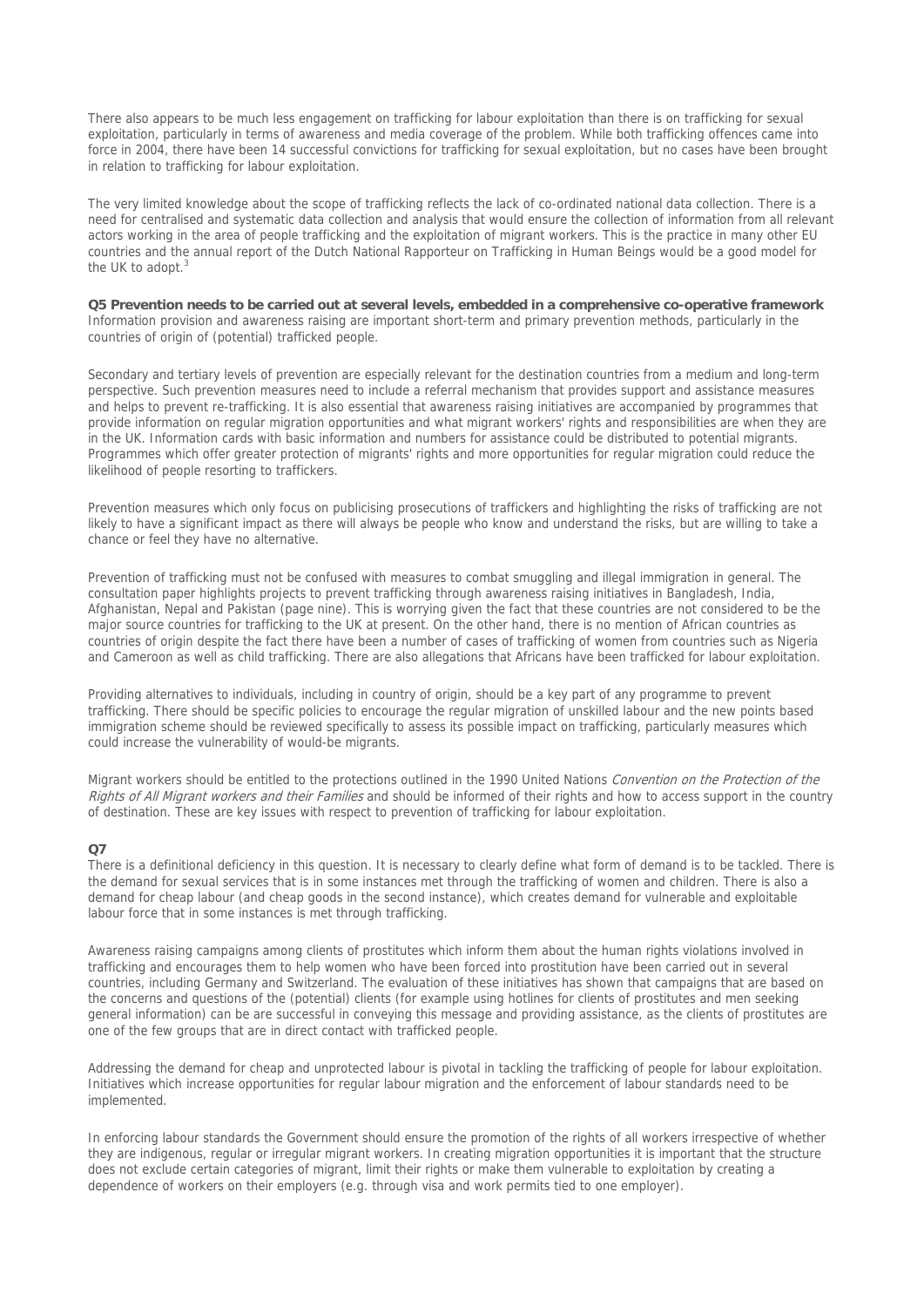# **Q8**

The Action Plan indicates an intention to "do some work on scoping the issue of child trafficking into the UK" and notes that the available evidence shows that "there is little, if any, demand for trafficked minors for the purposes of prostitution".

This assessment contradicts the available evidence. Just under half of the 35 cases of child trafficking identified in 17 London boroughs in ECPAT UK's 2004 research were trafficked for sexual exploitation. Small numbers of minors have also been identified by the police and indeed one of the successful prosecutions using the new trafficking for sexual exploitation related to a man who had trafficked a minor into prostitution in the UK.

## $\Omega$

Law enforcement has, to date, focused on trafficking for sexual exploitation, as reflected in the fact that there have been no prosecutions for trafficking for labour exploitation.

The new offence of knowingly employing an illegal migrant worker seems to be aimed at immigration rather than trafficking. If employers are seeking to exploit trafficked or irregular migrants they are likely to be breaking a series of other laws (minimum wage, health and safety regulations, etc.) and this offence is unlikely to deter them, particularly given the ineffective nature of existing legislation which compels employers to check that an individual has a right to work in the UK.

A review as to why legislation has not been used to prosecute individuals for trafficking for labour exploitation should be carried out in order identify the reasons and remedy this problem.

### **Q10+11**

Successful prosecution in relation to trafficking offences should be a performance indictor for law enforcement. Awarenessraising and training initiatives should highlight the exploitation outcomes of trafficking and should make a clear distinction between trafficking and human smuggling. Specific attention should be given to awareness-raising among the immigration service with respect to the identification and treatment of trafficked persons.

Focusing solely on organised immigration crime in relation to trafficking can have a negative impact on anti-trafficking initiatives by:

- Criminalising those involved in immigration offences rather than punishing traffickers. For example, through the immediate deportation or detention of persons that "do not state that they were trafficked" without allowing time for proper identification etc.)
- Failing to identify trafficked people who are EU-nationals. For example, by "releasing" women from EU states after raids without ensuring proper identification and referral to assistance.
- Failing to identify trafficking cases that do not constitute "organised crime".

### **Q12 Services for persons trafficked for labour exploitation**

There is a complete absence of protection and support facilities available to people trafficked for labour exploitation. The title of the Citizens Advice Bureau report on the exploitation of migrant workers, Nowhere to turn, reflects the lack of support services for people trafficked for labour exploitation. The need to address support provisions are dealt with in more detail below. Despite the fact that trafficking for labour exploitation and trafficking for sexual exploitation are seen as equally grave offences in legislative terms, the treatment of the victim differs greatly depending on the type of exploitation they have been subjected to. Those trafficked into sexual exploitation are considered victims and provided with advice, support and assistance, whereas those trafficked into labour exploitation are seen as immigrants who should be removed immediately.

In this context, Anti-Slavery International is very concerned at the proposal in the plan to use the Joint Workplace Enforcement Pilot to identify the exploitation of illegal migrant labour and "then deliver effective enforcement action." Such action is not in the interests of the migrant or the police and runs contrary to existing experience and international standards on how to effectively counter trafficking.

The Gangmasters (Licensing) Act 2004, which establishes a system for registering labour providers in the agricultural, shellfish gathering and associated packing and processing sectors, should help to reduce exploitation and forced labour in these industries. The first licences are due to be issued in April 2006. Although the original scheme of businesses covered by the Act has been broadened, it is necessary to consider extending the scheme to industries with similar (mal)practices in place, such as hospitality, construction etc.

The introduction of a points based immigration system with its focus on skilled migrants, does appear likely to increase the risks of trafficking as the opportunities for regular migration are more limited. For example, if we consider the implications for migrant domestic workers. The NGO Kalayaan, which works with migrant domestic workers found that, between 2001 and July 2003, 49 per cent of domestic workers registered with the NGO had their documents taken by their employers (511 people). The removal of documents and debt bondage are key mechanisms by which employers coerce people to continue working against their will.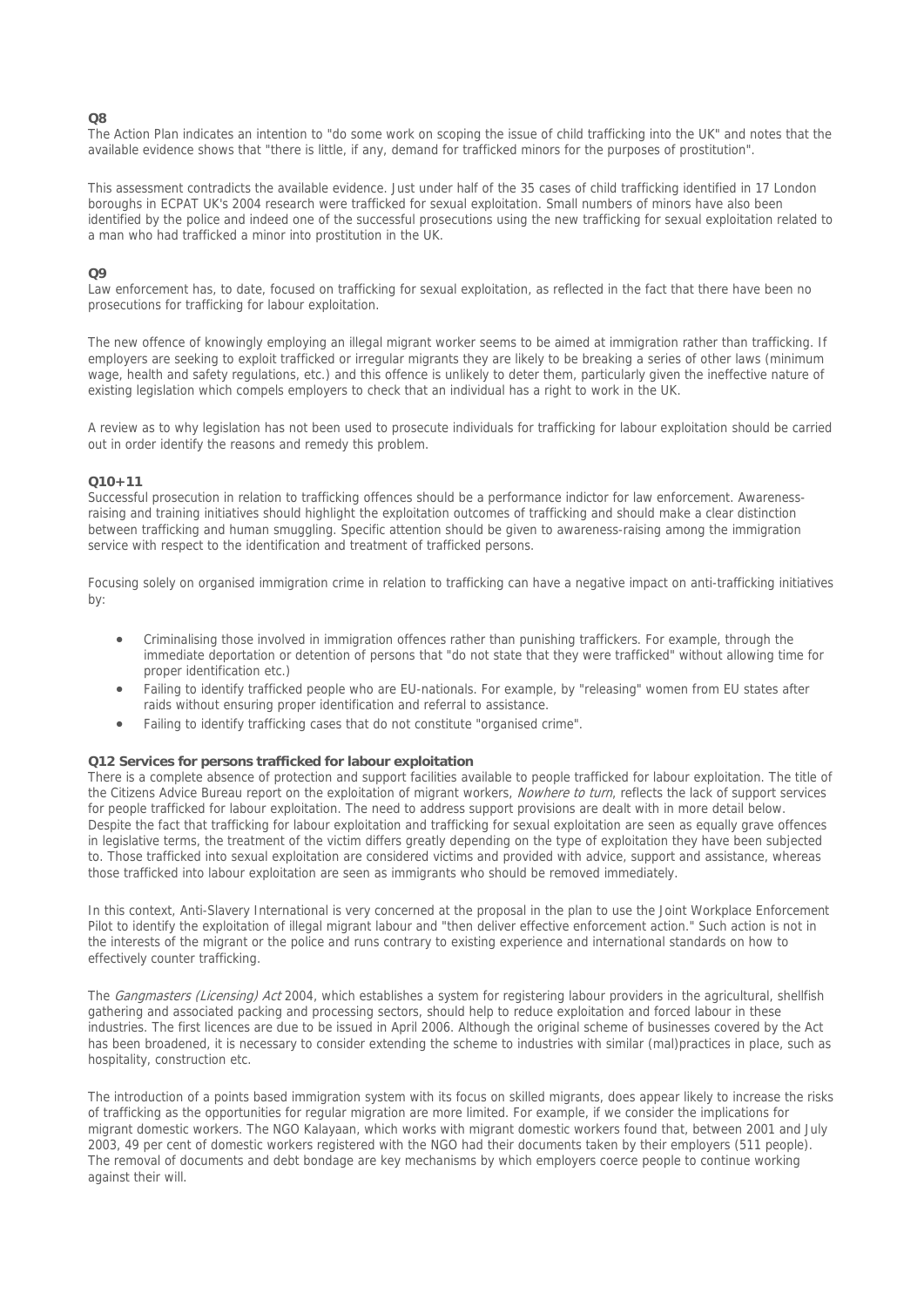Under the new rules migrant domestic workers will only be given six month visas and they will be tied to one employer. This means they will not be able to leave their employers even if they are abusive, and reverses changes to the current practice which had removed the link between the granting of a work permit and a requirement to stay with a single employer in the UK (which has internationally been referred to as an example of a good practice).This proposal constitutes a considerable step backwards and is likely to encourage exploitation and trafficking.

Migrant workers should be entitled to the protections outlined in the 1990 United Nations Convention on the Protection of the Rights of All Migrant workers and their Families and should be informed of their rights and how to access support in the country of destination.

#### **Services for persons trafficked for sexual exploitation**

The consultation document notes that the Government is committed to looking at criteria, capacity and location of existing support services support services and will select a provider for the April 2006 - March 2008 period.

This is welcome as between March 2003 and January 2005, the Poppy Project had 411 referrals - some 140 a year, many of whom were not given full access to the project because they didn't meet the criteria or because it was full (in 2004 they turned away over 30 women who otherwise met the criteria for entry into the project).

We would like to see specific commitments in the action plan to remove the current requirement that women have to have been prostituted in the UK in the last 30 days. This requirement does not reflect the reality of the trafficking environment. Trafficked women who have been or are about to be subjected to any form of sexual exploitation should be allowed access to support and assistance.

There is a need for additional places for the existing project, but it is absolutely essential that specialised accommodation and assistance should be available to men, women or children trafficked into labour as well as sexual exploitation. Furthermore, there is an urgent need to raise awareness among the Social Services in relation to the identification and referral of trafficked persons and about the basic precautions that need to be taken in cases of child trafficking.

We support the proposal to build in outreach and long term support for trafficked people into the plan (creation of a national referral mechanism). This should include supporting and accompanying trafficked people throughout the judicial process and assisting them in getting compensation. This currently does not happen, probably due to the overlap between criminal and immigration areas of law and the difficulty of following up cases when the individuals do not have regularised immigration status.

Anti-Slavery International is also concerned that procedures for providing trafficked people with long term protection do not seem to be working effectively. At the end of 2004, none of the trafficked people assisted by the Poppy Project who had been given a final decision were granted refugee status or humanitarian protection on their initial application, but six of the 11 who have had final decisions obtained protection on appeal.

# **Q15**

The Government has raised concerns around reflection periods and residency permits. So far, there is no evidence from countries like Netherlands and Belgium, that have been operating reflection periods for several years, to suggest that they would act as "pull" factor to the UK. Twenty five European countries have signed the Council of Europe Convention on Action against Trafficking in Human Beings, including: Albania, Austria, Belgium, Croatia, Georgia, Germany, Greece, Italy, Luxembourg, Moldova, Netherlands, Norway, Poland, Portugal, Romania, Serbia and Montenegro, Sweden and Ukraine, hence committing themselves to provide all identified trafficked persons with a minimum reflection period of 30 days (there are countries, such as Italy, Belgium and the Netherlands that offer a longer reflection period to trafficked persons).

Furthermore, only the UK, Ireland and Denmark have not signed up to the EU Directive which sets out the criteria for issuing a residence permit to victims of trafficking and also offers them a reflection period.

The evidence from other countries is that such systems are effective. Officials in Italy reported that issuing residence permits on the basis of risk and not making them conditional on co-operation in a prosecution, has assisted in securing convictions of traffickers. In the five years to June 2001, over 7,500 individuals were investigated, charged or sentenced for trafficking related offences. The UK's experience is not dissimilar as police have been assisted in 11 court cases by trafficked people supported by the Poppy Project.

# **Q16+17**

Proper identification of victims and the provision of adequate assistance and protection are crucial in order to prevent retrafficking and enable their sustainable integration or re-integration.

Identification is a process that takes time. As soon as the competent authorities consider that there are reasonable grounds to believe that a person is trafficked, they should not remove the person from the territory of the receiving states. It is also essential that they are then given access to assistance and support. Furthermore, the identification process needs to be carried out independently of criminal proceedings.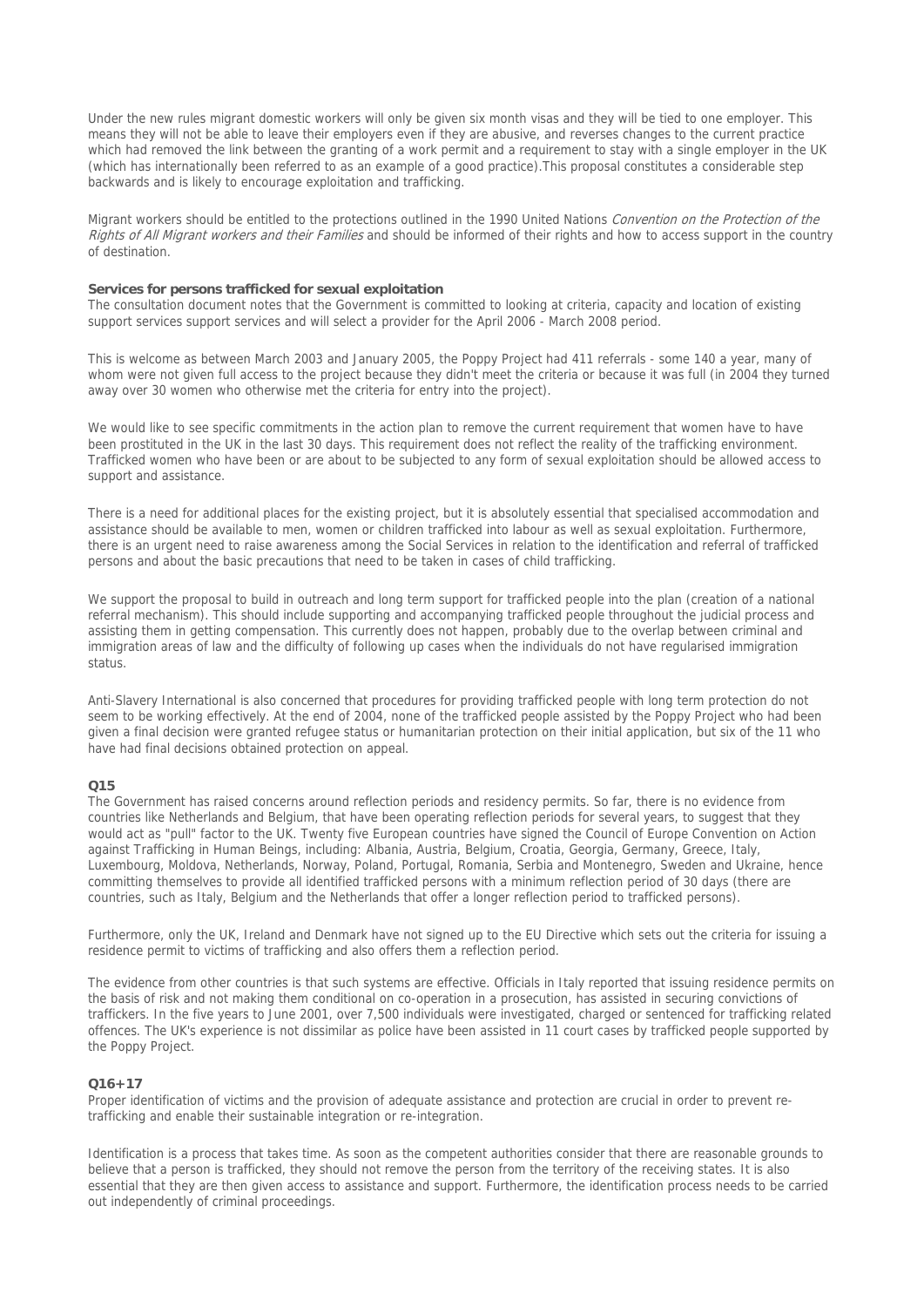A pro-active approach by the relevant bodies (police, NGOs, social services etc.) in carrying out the identification is of utmost importance. It is unlikely that a trafficked person would identify herself or himself as a victim for various reasons (not knowing that they have been trafficked, fear, and mistrust of the authorities, etc.). Repeatedly, victims have not been referred to specialized services or offered assistance because they have not stated that they had been trafficked. Failure to identify and refer victims to assistance is one of the contributory factors to re-trafficking.

Despite the development of the Home Office Toolkit and improved awareness of trafficking amongst officials, NGOs and the general public, the identification and protection procedures are still inadequate for those adults and children trafficked into sexual exploitation and non-existent for those trafficked into labour exploitation.

This was highlighted when a massage parlour was raided in Birmingham on 29 September 2005 and the police arrested 19 women. Those with irregular immigration status were sent to Yarlswood detention centre pending deportation, but two were later identified as trafficked people and admitted to the Poppy project. Those women with EU passports were released immediately after the raid, but did not have access to any specialised assistance or advice.

The identification of trafficked people and their referral for support is the responsibility of all agencies and individuals. It cannot be assumed that trafficked people will simply identify themselves as such to the authorities. A representative from a support provider should interview people who may have been trafficked and provide them with information separately from the police, as happens in Germany, Austria, Netherlands, Czech Republic, etc.

Identification and referral mechanisms could be improved through further training. For example, Anti-Slavery International and the Police Academy in the Netherlands have developed a training manual for the Identification and Assistance of Trafficked Persons.

Granting of a reflection period to trafficked people is essential as it allows time for the individual to adjust and make informed decisions, but also because it provides the opportunity to carry out a thorough risk-assessment before returning victims to their countries of origin. Risk assessment should consider a number of factors, including the risk of reprisal from the traffickers against the individual or their families; social exclusion and discrimination; the involvement of family members in the trafficking of the person (this is particularly important when returning unaccompanied minors to their families); and the availability of adequate support services in the country of origin. Furthermore, every trafficked person who is returned should be referred to a local support organisations or, if they prefer given contacts details for such an organisation.

#### **Q18**

Research into trafficking for labour exploitation is required as is the provision of specialised support and assistance. The needs of people trafficked for labour exploitation have to be properly assessed taking into account the particular circumstances of the individual involved, including whether they have been trafficked into isolated settings (e.g. care workers, domestic workers), group settings (e.g. agriculture, construction) or semi-isolated settings (e.g. cleaning outside of regular office hours). Their circumstances will be of key importance in determining effective mechanisms for identification and outreach.

Other countries have already started to identify the needs of people trafficked into labour exploitation and indicate that they have a broader set of needs because of the variety of different settings in which they find themselves.

# **The Action Plan does need to directly address the Council of Europe Convention on trafficking**

The Council of Europe Convention provides a comprehensive framework for safeguarding the human rights of trafficked people based on current good practice. Its ratification would help to resolve the gaps that currently exist in protecting and supporting trafficked people in the UK. The Convention covers both transnational and internal trafficking and has a number of important measures, including the following:

Article 5: Covers prevention measures, including enabling migration to take place legally, social and economic initiatives targeted at the vulnerable and promoting a human rights based approach to counter trafficking policies;

Article 10: Identifying trafficked people via training of appropriate staff and ensuring that, where there is reasonable grounds to believe someone have been trafficked, they are not removed until a full identification process has been undertaken.

Article 12-15: Contain minimum standards for the protection of the rights of trafficked persons (including a reflection period of 30 days, assistance to trafficked people, residency permits, child protection components, non-discrimination clauses, compensation provisions, etc.). Assistance should not be made conditional on their willingness to act as a witness.

Article 20: Criminalising the retention, removal, concealing or destroying documents for the purpose of trafficking a person.

Article 36: Establishes an independent body of experts (GRETA) to monitor the implementation of the treaty by those states that have ratified it.